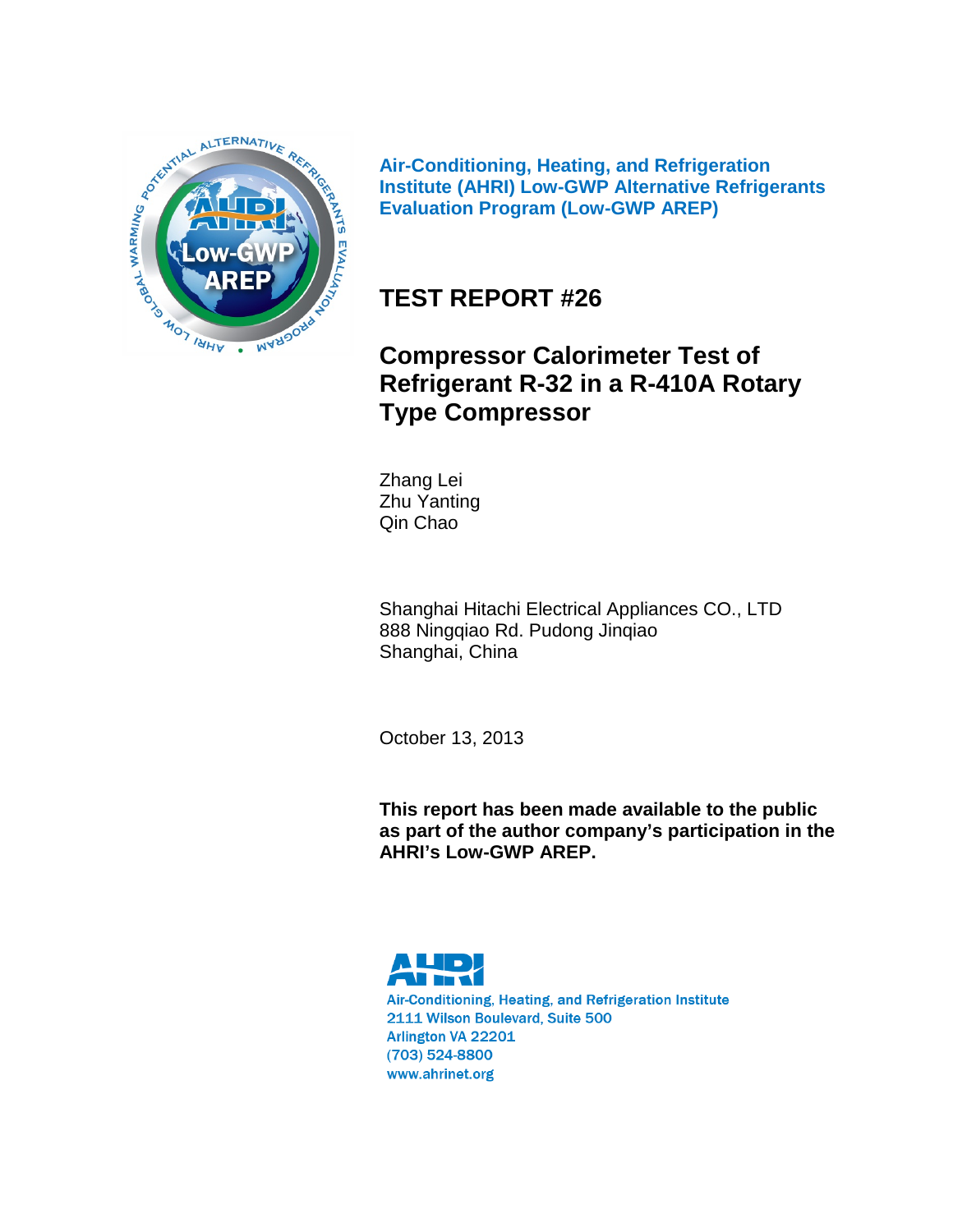### **1. Introduction**

In this report, we compare the performance of alternative refrigerant R32 with its baseline R410A in a hermetic rotary type compressor. To determine how well the compressor works when using R32 comprehensively, we carried out tests under standard rating conditions and performance map reporting conditions for both baseline and alternative refrigerants. All the compressor calorimeter tests were conducted in Shanghai Hitachi's explosion-proof laboratory. It took nearly 30 working days to complete testing.

#### **2. Test Setup**

The compressor being used in the calorimeter test is a hermetic rotary type compressor manufactured by Shanghai Hitachi. The original compressor model is specially designed for refrigerant R410A with a nominal displacement of 28.0 cc. The compressor is driven by a constant-speed electric motor which holds a nameplate size of 2.5 hp. Single phase source with 220V and 50Hz is used to supply power. A POE type oil is employed as lubricant. The lubricant is the same as the R410 compressor. And its Kin-Viscsity is about 68 mm/s<sup>2</sup> (40°C).

According to theoretical thermodynamic calculation, comparing with R410A, R32 will have a 20℃ higher discharge temperature, which may bring about a negative impact on the reliability of motor and compressor. In order to control the potential high discharge temp, we have made some modifications to the original model for injection function. During test, we connect the injection pipe of the testing equipment with our compressor and introduce sub-cooled discharge-side liquid refrigerant into the compressor when necessary, so that the discharge temperature of R32 could be reduced to a proper value. The injection quantity could be adjusted manually. It's worth mentioning that we employ the same modified compressor to complete all the calorimeter tests for low GWP refrigerant R32 and baseline R410A.

Since the testing compressor is positive displacement type, all calorimeter tests were done in accordance with ASHARE Standard 23-2010. Our testing equipments are designed on the basis of secondary refrigerant calorimeter method, the test loop of which can be described as figure 1 below, and confirming test method is the liquid refrigerant flow meter method. Differences of refrigerant flow rate obtained from primary test method and confirming method are within  $\pm$ 3% as stated.

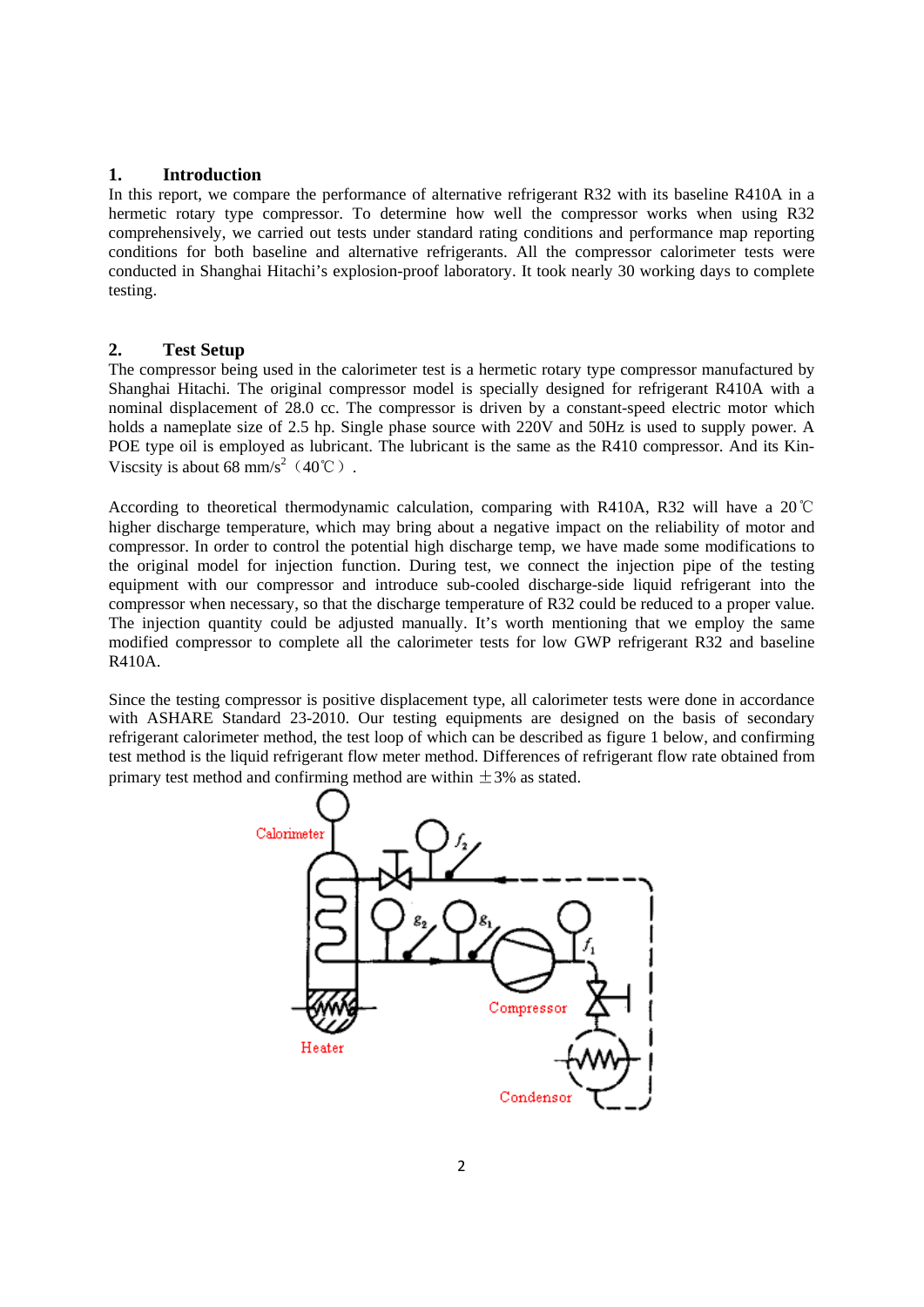**Figure1.** Test Loop Schematic using Secondary Refrigerant Calorimeter Method

Instruments equipped in testing bench are selected to meet the error limits specified in ASHARE Standard 23-2010. Measurement accuracy requirement of some parameters are listed in table 1.

| <b>Items</b>           | <b>Stated measurement accuracy</b> | <b>Sensor accuracy</b>                                 |
|------------------------|------------------------------------|--------------------------------------------------------|
| Temperature            | $\pm 0.3K$                         | $\pm 0.1^{\circ}$ C(suc,exi), $\pm 0.2^{\circ}$ C(dis) |
| <b>Pressure</b>        | $\pm 1.0\%$                        | $\pm 0.01$ Mpa(dis), $\pm 0.005$ Mpa(suc)              |
| Liquid Flow Rate       | $\pm 1.0\%$                        | $+0.2\%$                                               |
| Power input            | $\pm 1.0\%$                        | $+0.2\%$                                               |
| Shaft rotational speed | $\pm 1.0\%$                        | $+1.0%$                                                |
| Time                   | $\pm 0.5\%$                        | $+0.1\%$                                               |
| Weight                 | $+0.2\%$                           | $+0.2\%$                                               |

# **3. Test Conditions**

In Low-GWP AREP participants' handbook, 8 different standard rating conditions for compressors used in air-conditioners and heat pumps are provided. Considering the operating range of our testing compressor and the limitations of our test rig, we determine to conduct tests under following conditions as listed in table2.

| <b>Test Point</b> | <b>Suction Dew Point</b><br><b>Temperature</b> | <b>Discharge Dew Point</b><br><b>Temperature</b> | <b>Expand Valve Inlet</b><br><b>Temperature</b> | <b>Return Gas</b><br><b>Temperature</b> |  |
|-------------------|------------------------------------------------|--------------------------------------------------|-------------------------------------------------|-----------------------------------------|--|
|                   |                                                |                                                  |                                                 |                                         |  |
| A                 |                                                | 54.4                                             | 46.1                                            |                                         |  |
| в                 | 7.2                                            | 46.1                                             | 37.8                                            | Ιŏ                                      |  |
|                   |                                                | 37.8                                             | 29.5                                            |                                         |  |
|                   | - 1                                            | 43.3                                             |                                                 |                                         |  |

**Table2.** Standard Rating Conditions

As to testing conditions for performance map reporting, due to our laboratories' limitations, we had to omit some test points proposed in participants' handbook. Meanwhile, since we are used to regard centigrade as the unit of temperature, some modifications are made to fit such practice. Our tests for getting performance map were conducted over temperature conditions provided in table3 below.

**Table3.** Performance Map Reporting Conditions for Air-conditioning

| NO. | <b>Suction Dew Point</b><br><b>Temperature</b> | <b>Discharge Dew Point</b><br><b>Temperature</b> | <b>Expand Valve Inlet</b><br><b>Temperature</b> | <b>Superheat</b> |
|-----|------------------------------------------------|--------------------------------------------------|-------------------------------------------------|------------------|
|     |                                                |                                                  |                                                 | ∽                |
|     | -8                                             |                                                  |                                                 |                  |
|     |                                                |                                                  |                                                 |                  |
| 3.  |                                                | 60                                               | 51.7                                            | 11.1             |
|     |                                                |                                                  |                                                 |                  |
|     |                                                |                                                  |                                                 |                  |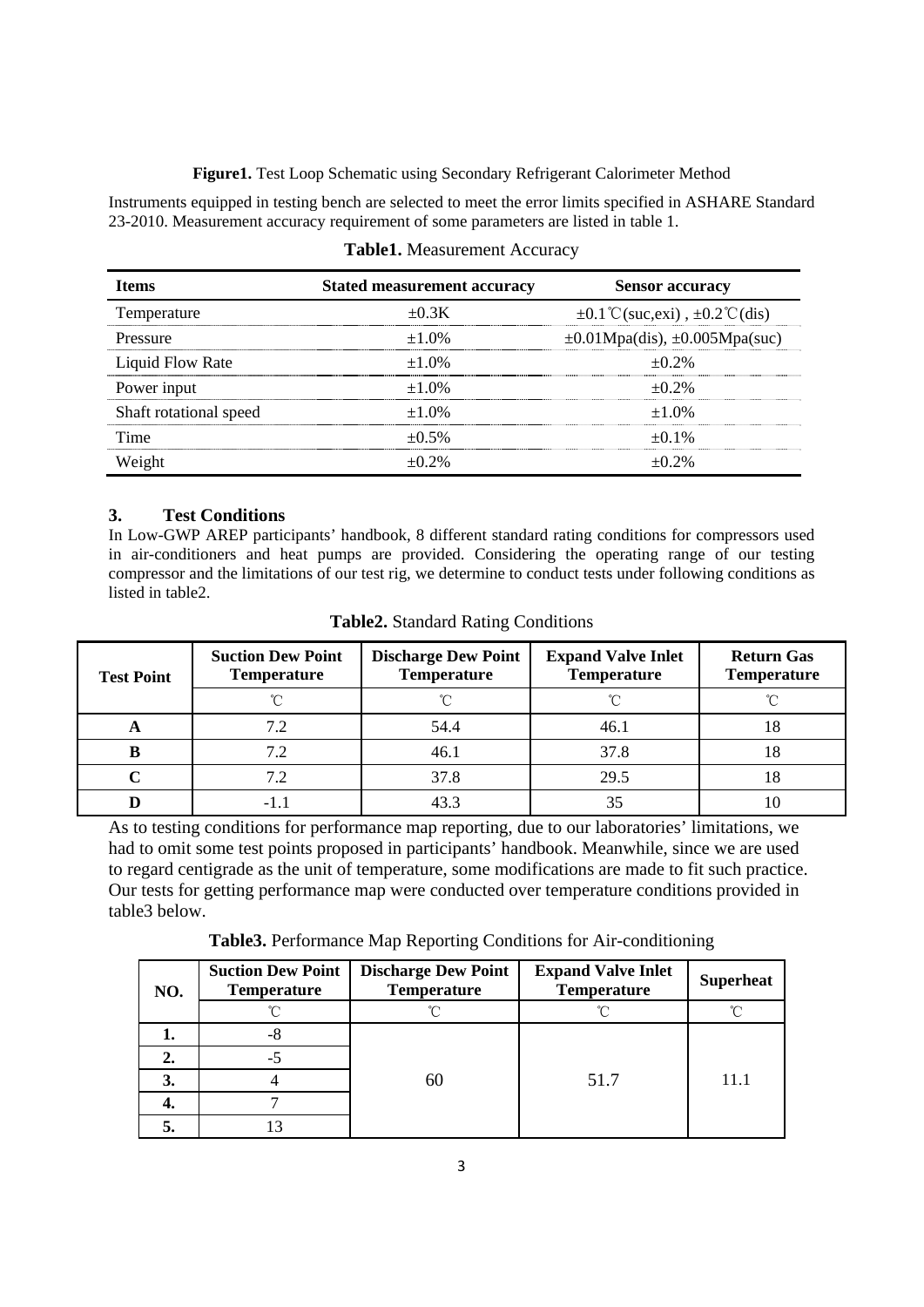| NO.    | <b>Suction Dew Point</b><br><b>Temperature</b> | <b>Discharge Dew Point</b><br>Temperature | <b>Expand Valve Inlet</b><br><b>Temperature</b> | <b>Superheat</b>  |
|--------|------------------------------------------------|-------------------------------------------|-------------------------------------------------|-------------------|
|        | $^\circ\!{\rm C}$                              | $^\circ\!{\rm C}$                         | $^\circ \! \! \mathrm{C}$                       | $^\circ\!{\rm C}$ |
| 6.     | $-5$                                           |                                           |                                                 |                   |
| 7.     | $\boldsymbol{0}$                               |                                           |                                                 |                   |
| *8.    | 5                                              | 55                                        | 46.7                                            |                   |
| *9.    | $\tau$                                         |                                           |                                                 |                   |
| *10.   | $10\,$                                         |                                           |                                                 |                   |
| 11.    | $-5$                                           |                                           |                                                 |                   |
| $*12.$ | $\boldsymbol{0}$                               | 50                                        | 41.7                                            |                   |
| $*13.$ | 5                                              |                                           |                                                 |                   |
| 14.    | 10                                             |                                           |                                                 |                   |
| $*15.$ | $-5$                                           |                                           |                                                 | 11.1              |
| $*16.$ | $\boldsymbol{0}$                               | 45                                        | 36.7                                            |                   |
| *17.   | 5                                              |                                           |                                                 |                   |
| *18.   | $\overline{7}$                                 |                                           |                                                 |                   |
| *19.   | $-5$                                           |                                           |                                                 |                   |
| $*20.$ | $\boldsymbol{0}$                               | 40                                        | 31.7                                            |                   |
| 21.    | 5                                              |                                           |                                                 |                   |
| $*22.$ | $\tau$                                         |                                           |                                                 |                   |
| $*23.$ | $-5$                                           | 37                                        | 28.7                                            |                   |
| $*24.$ | $\boldsymbol{0}$                               |                                           |                                                 |                   |
| $*25.$ | $\mathfrak{Z}$                                 | 40                                        | 31.7                                            |                   |
| $*26$  | $\overline{7}$                                 | 50                                        | 41.7                                            |                   |

Those numbers with the symbol "\*" are performance map testing conditions for refrigerant R32 (16 in all), while testing data under almost all conditions listed above (except no.25 $\&$ 26) have been employed to get R410A's 10-coefficient.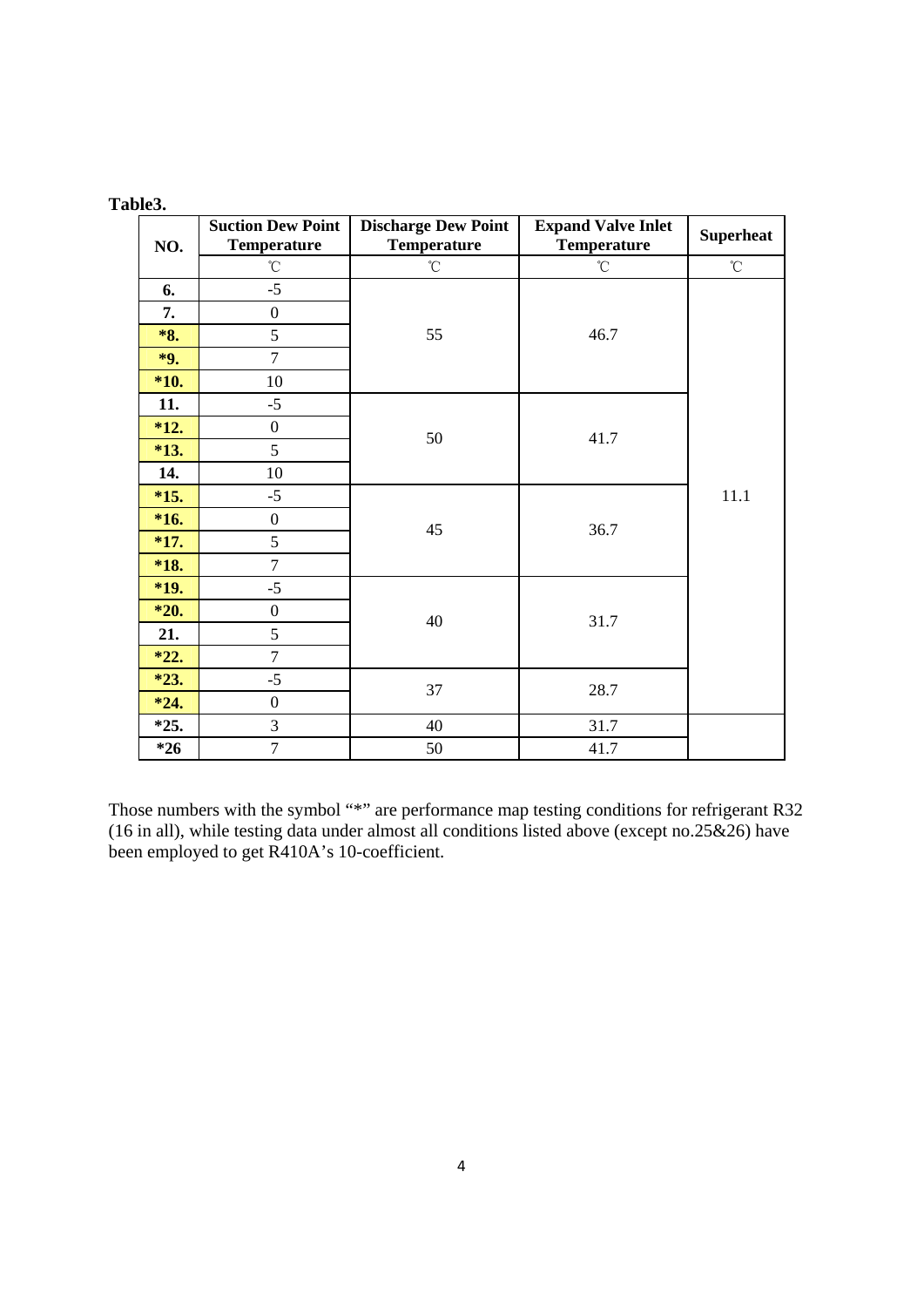#### 4. **Result and Discussion**

1) Comparison of Tabular Data in the Compessor Calorimeter Test

Detailed compressor testing data under standard conditions could be found in table 4, appendix A. In order to directly compare the compressor performance of alternative refrigerant R32 with its baseline R410A, some major parameters are illustrated in the form of bar graphs as the four figures below.





Figure 4. COP of R410A and R32 Figure 5. Discharge Temperature of R410A and R32

On the basis of the graphs above, we may conclude that refrigerant R32 has a capacity advantage over R410A with a nearly 30% lower refrigerant flow rate, while R32 compressor needs a higher input power than R410A. The relative COP of R32 to R410A changes with the testing condition is as figure 4 shows. At the given evaporator temperature of 7.2 °C, the ratio of  $COP<sub>alt</sub>$  to  $COP<sub>Basedine</sub>$  rises with the increment of condenser temperature. When used as refrigerant in our testing compressor, Capacity is better for R32 and COP is better for R410A at point B and C.

Concerning compressor discharge temperature, Figure 5 proves that R32 may have a 15-to-25 higher discharge temperature over baseline R410A.

2) Comparative Analysis of Performance maps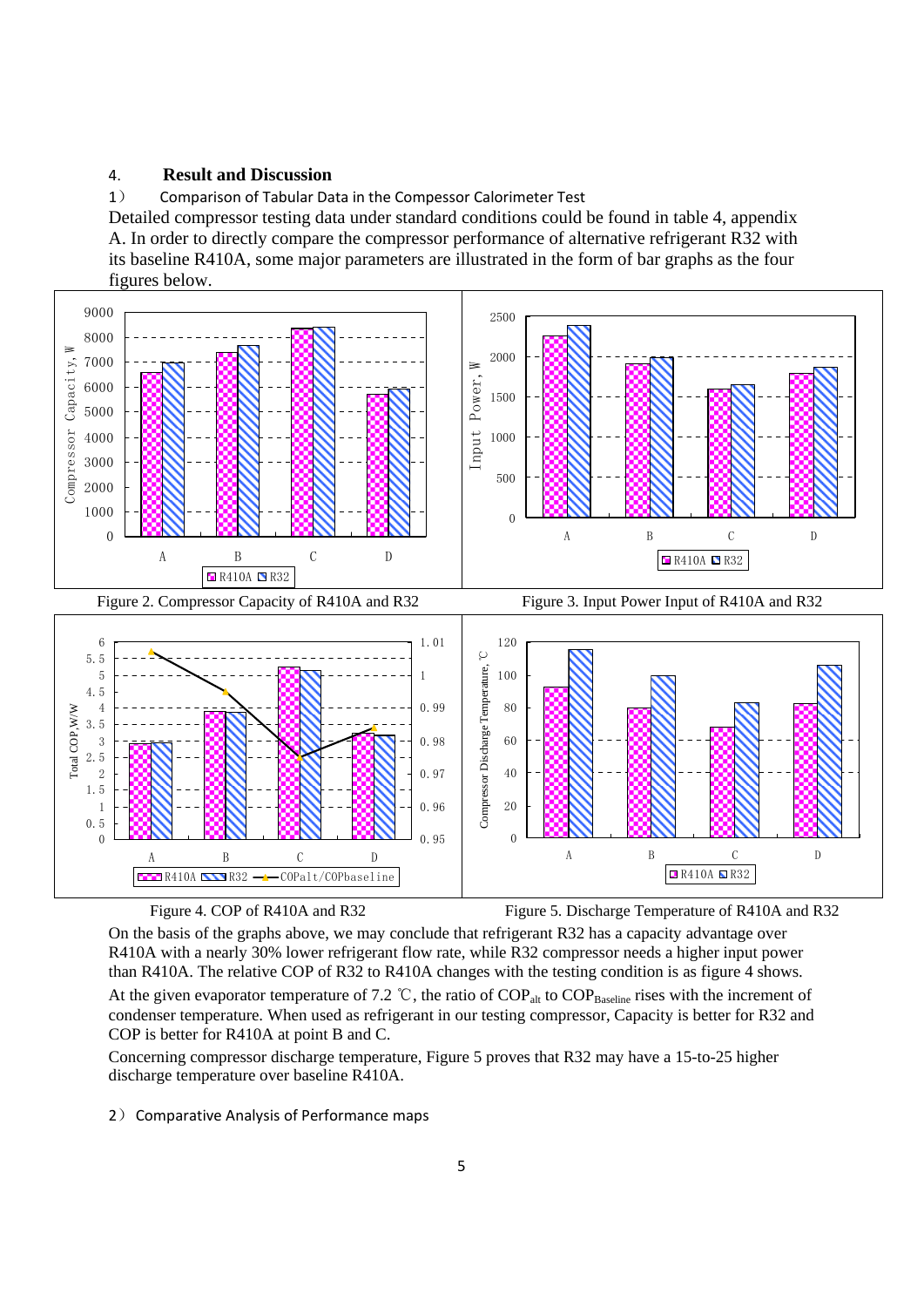It is mentioned in the Participants Handbook that a third degree polynomial equation of ten coefficients obtained from calorimeter tests should be employed to represent the tubular data at different working conditions.

The equation is in the form of:

 $X = C1 + C2*(S) + C3*D+C4*(S^2) + C5*(S*D) + C6*(D^2) + C7*(S^3) + C8*(D*S^2) + C9*(S*D^2) + C10*(D^3)$ 

Where,

C= Equation Coefficient, represents compressor performance S= Suction dew point temperature, ℃

D=Discharge dew point temperature, ℃

X=Compressor performance (mass flow rate, capacity, power and COP)

The 10 coefficients of baseline R410A are listed in table5 in Appendix B, and 10 coefficients of alternative R32 are set forth in table6.

Figure6 and Figure7 are 2 sets of performance maps respectively for baseline and alternative refrigerants, where capacity, input power and COP respectively act as a function of evaporator temperature for given condensing temperature. Although the value range of each performance parameter is different, the variation tendency of capacity, COP and flow rate seem to be similar. That is, testing compressor will get a better performance at a condition with a higher evaporating temperature and a lower condensing temperature, which is totally in line with the theoretical cycle tendency.

Figure8 presents the comparison directly. With testing range, the relative COP (COP<sub>alt</sub> / COP<sub>Baseline</sub>) varies from 0.98 to 1.03. We could also tell from Figure8 that during low evaporator temperature range, compressor performance with refrigerant R32 is not so well as the same compressor with R410A, but with the increment of evaporator temperature, the R32 is gradually getting better.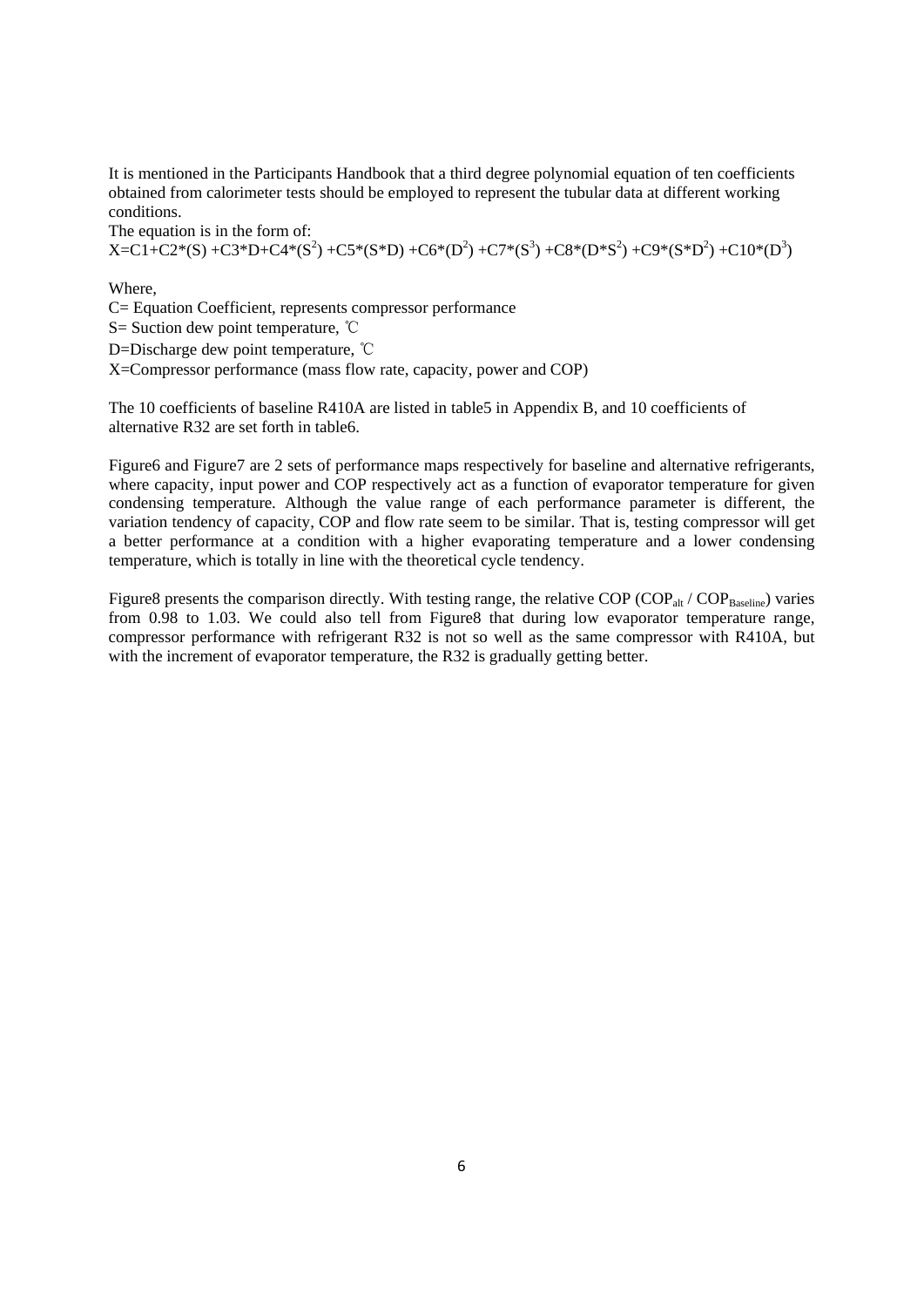| test conditions                          |      |              | $\mathbf{A}$ |              | B          |              | $\mathbf C$ |              | D          |
|------------------------------------------|------|--------------|--------------|--------------|------------|--------------|-------------|--------------|------------|
| refrigerants                             |      | <b>R410A</b> | <b>R32</b>   | <b>R410A</b> | <b>R32</b> | <b>R410A</b> | <b>R32</b>  | <b>R410A</b> | <b>R32</b> |
| evaporating temperature                  | °C   |              | 7.2          |              | 7.2        | 7.3          | 7.2         | $-1.1$       |            |
| condensing temperature                   | °C   |              | 54.4         | 46.1         |            |              | 37.8        |              | 43.3       |
| discharge temperature                    | °C   | 92.4         | 115.5        | 79.2         | 99         | 68           | 83.2        | 82.4         | 105.8      |
| applicable superheating                  | °C   | 10.9         | 10.8         | 10.9         | 10.8       | 10.7         | 10.8        | 11.1         | 11.1       |
| applicable subcooling                    | °C   | 8.3          | 8.3          | 8.3          | 8.3        | 8.3          | 8.3         | 8.3          | 8.3        |
| compressor capacity                      | W    | 6561.6       | 6955.7       | 7397.6       | 7668.3     | 8337.6       | 8400.3      | 5718.5       | 5907.2     |
| refrigerant mass flow rate               | kg/h | 148.9        | 103.4        | 153.2        | 106.4      | 159.4        | 109.6       | 117          | 80.8       |
| amperes                                  | A    | 10.5         | 11           | 8.8          | 9.2        | 7.4          | 7.6         | 8.3          | 8.6        |
| input power                              | W    | 2264.3       | 2381.6       | 1907.7       | 1986       | 1589.3       | 1640.2      | 1783.6       | 1869.3     |
| <b>COP</b>                               | W/W  | 2.90         | 2.92         | 3.88         | 3.86       | 5.25         | 5.12        | 3.21         | 3.16       |
| $COP_{\text{alt}}/COP_{\text{baseline}}$ |      |              | 1.01         |              | 0.995      |              | 0.98        |              | 0.98       |

Appendix A **Table4.** Tabular Data in the Compressor Calorimeter Test

Note: During the test for R32 under condition A, refrigerant injection method was adopted to reduce the over high discharge temperature and liquid refrigerant injection flow rate was 8L/h. When calculating compressor capacity, the liquid refrigerant injection mass flow rate is not taken into account in accordance with ASHRAE Standard 23-2010.

# Appendix B Performance Maps

# **1. Regarding baseline R410A**

• 10-Coefficient polynomial equation for R410A, which is obtained from test results under conditions listed in table 2 and 3, is set forth in table 5 below :

| $X=C1+C2*(S) +C3*D+C4*(S^2)+C5*(S*D)+C6*(D^2)+C7*(S^3)+C8*(D*S^2)+C9*(S*D^2)+C10*(D^3)$ |
|-----------------------------------------------------------------------------------------|
| <b>Table5.</b> 10 Coefficients for R410A (compressor model: ASH280*)                    |

| X              | Power         | Capacity     | <b>COP</b>   | <b>FLOW</b>    |
|----------------|---------------|--------------|--------------|----------------|
| C1             | $-2.35E+02$   | $1.13E + 04$ | $1.37E + 01$ | $1.59E + 02$   |
| C <sub>2</sub> | $-2.54E+01$   | $3.47E + 02$ | 5.38E-01     | $5.00E + 00$   |
| C <sub>3</sub> | $8.09E + 01$  | $-1.96E+02$  | $-4.24E-01$  | $-1.63E + 00$  |
| C <sub>4</sub> | $-3.91E-01$   | $4.90E + 00$ | 6.79E-03     | 7.24E-02       |
| C <sub>5</sub> | 5.83E-01      | $-2.73E+00$  | $-1.40E-02$  | $-1.52E-02$    |
| C6             | $-1.24E + 00$ | $2.42E + 00$ | 5.47E-03     | $2.62E-02$     |
| C7             | $-6.20E-03$   | $-7.60E-03$  | 1.65E-05     | 5.63E-04       |
| C8             | $-9.69E-04$   | $-3.50E-02$  | $-9.65E-05$  | $-3.07E-04$    |
| C9             | 2.07E-03      | $-1.91E-03$  | $1.01E-04$   | $-2.30E - 0.5$ |
| C10            | 1.06E-02      | $-1.72E-02$  | $-2.82E-0.5$ | $-2.01E-04$    |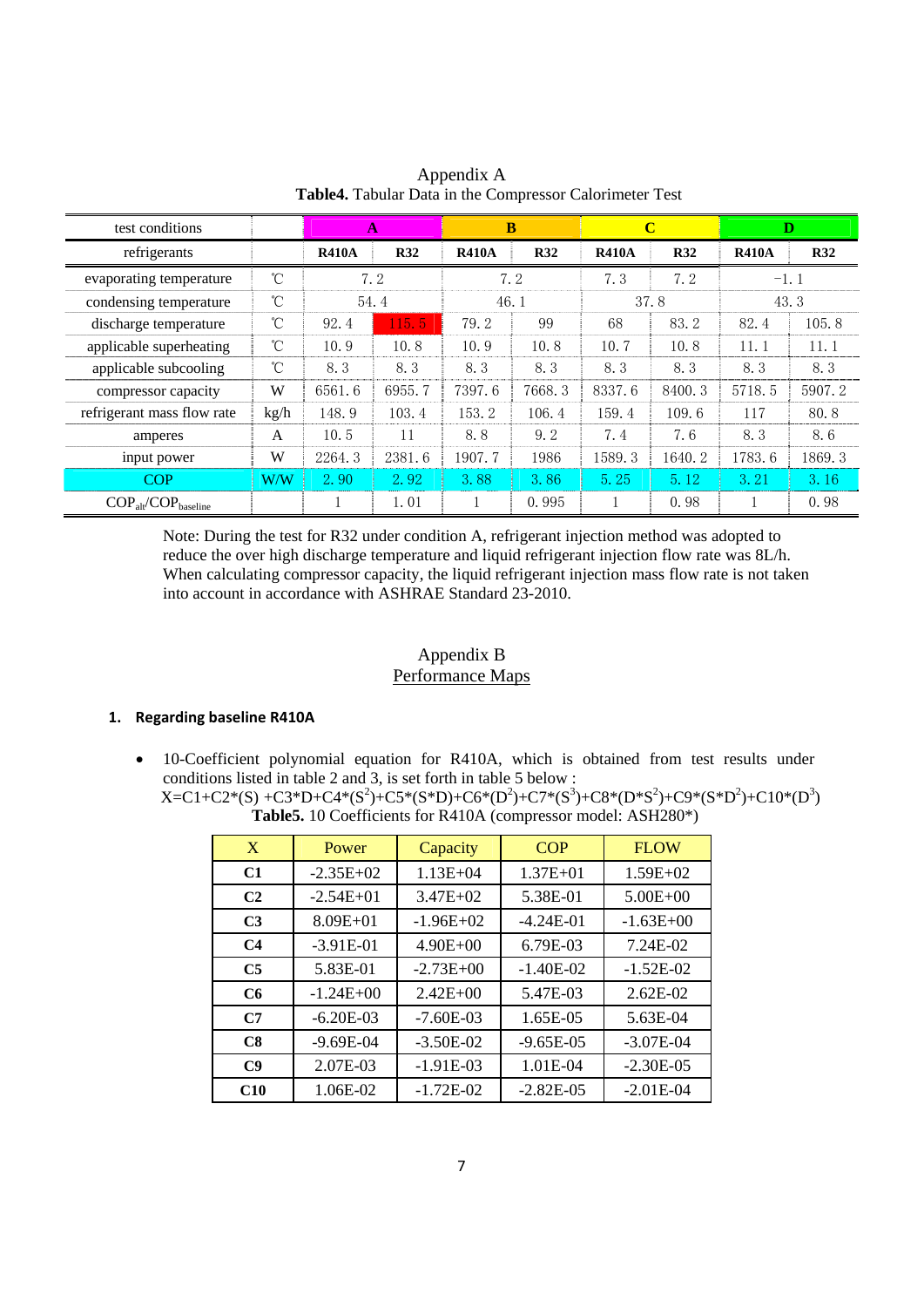

• Following figures are compressor performance maps for R410A.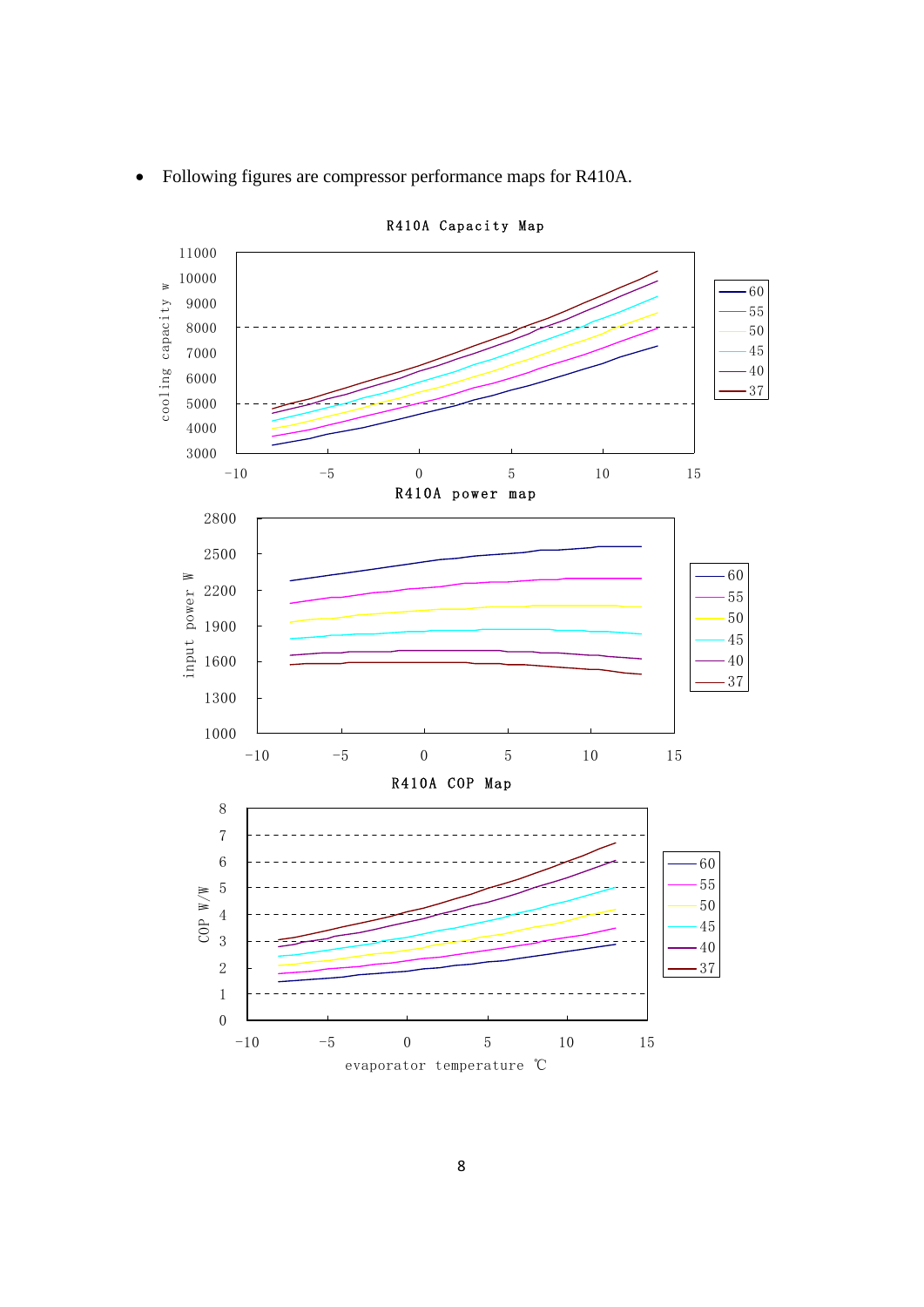

**Figure 6** Performance Map for baseline refrigerant R410A

### **2. Regarding alternative R32**

• 10 Coefficients for R32 are set forth in table 6 below. All the coefficients are fitted from test results under conditions listed in table 3.

 $X=C1+C2*(S)+C3*D+C4*(S^2)+C5*(S*D)+C6*(D^2)+C7*(S^3)+C8*(D*S^2)+C9*(S*D^2)+C10*(D^3)$ 

| X              | Power         | Capacity     | <b>COP</b>   | <b>Flow</b>  |
|----------------|---------------|--------------|--------------|--------------|
| C <sub>1</sub> | $8.90E + 02$  | $1.46E + 04$ | $1.43E + 01$ | $1.26E + 02$ |
| C <sub>2</sub> | $1.19E + 01$  | $7.68E + 02$ | 6.90E-01     | $9.88E + 00$ |
| C <sub>3</sub> | $9.00E + 00$  | $-4.52E+02$  | $-4.92E-01$  | $-2.34E+00$  |
| C <sub>4</sub> | 3.31E-01      | $1.37E + 01$ | 1.17E-02     | 2.11E-01     |
| C <sub>5</sub> | $-1.09E + 00$ | $-2.23E+01$  | $-2.15E-02$  | $-3.06E-01$  |
| C6             | 2.58E-01      | $8.77E + 00$ | 7.49E-03     | 4.79E-02     |
| C7             | $-1.61E-02$   | 6.78E-02     | 8.16E-05     | 1.84E-03     |
| C8             | $-1.63E-02$   | $-2.36E-01$  | $-2.13E-04$  | $-3.85E-03$  |
| C9             | 2.06E-02      | 2.26E-01     | 1.91E-04     | 3.39E-03     |
| C10            | 9.60E-04      | $-6.74E-02$  | $-4.62E-05$  | $-3.90E-04$  |

**Table6.** 10 Coefficients for R32 (compressor model: ASH280\*)

• The following sets of graphs are compressor performance maps for low GWP refrigerant R32.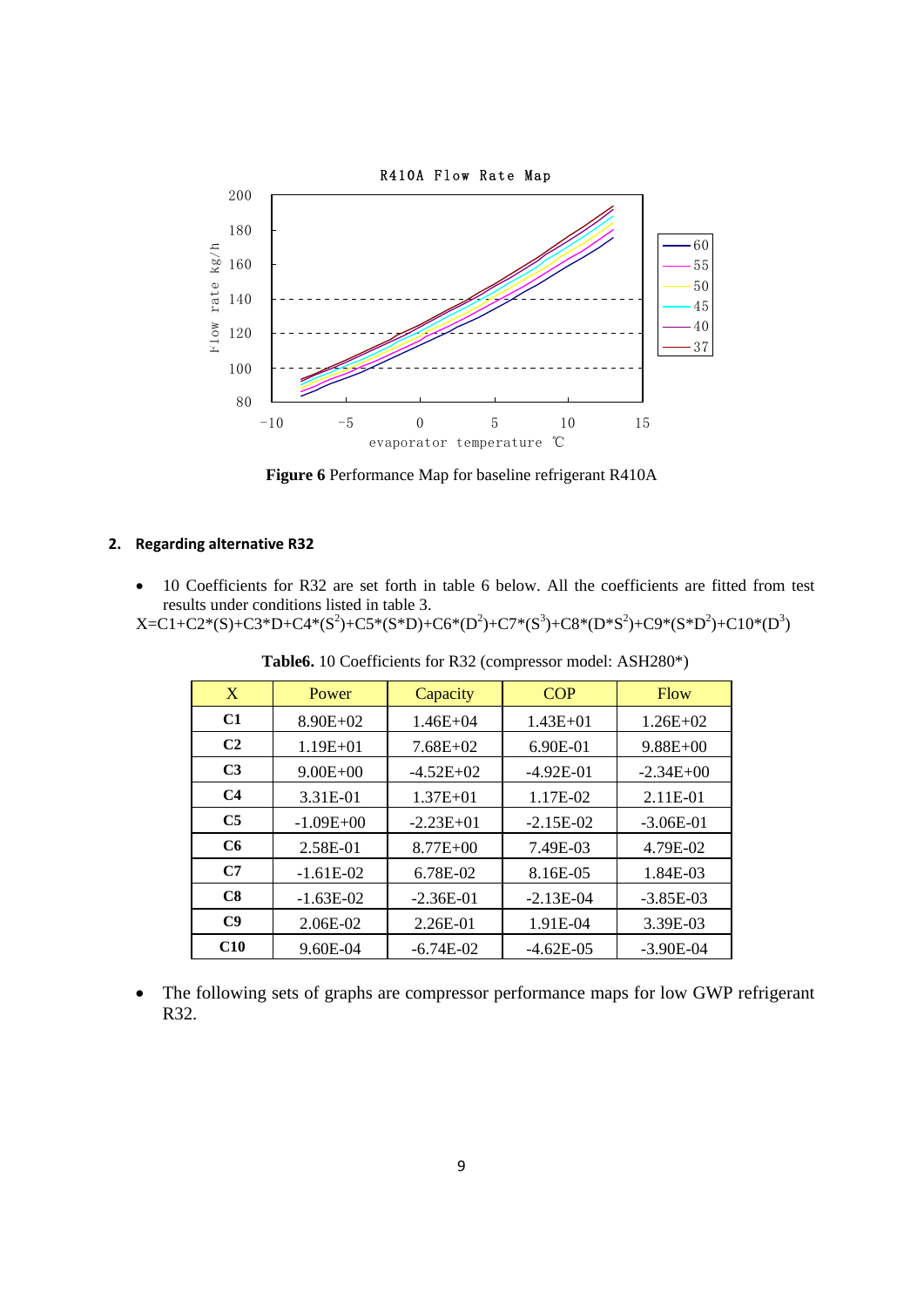